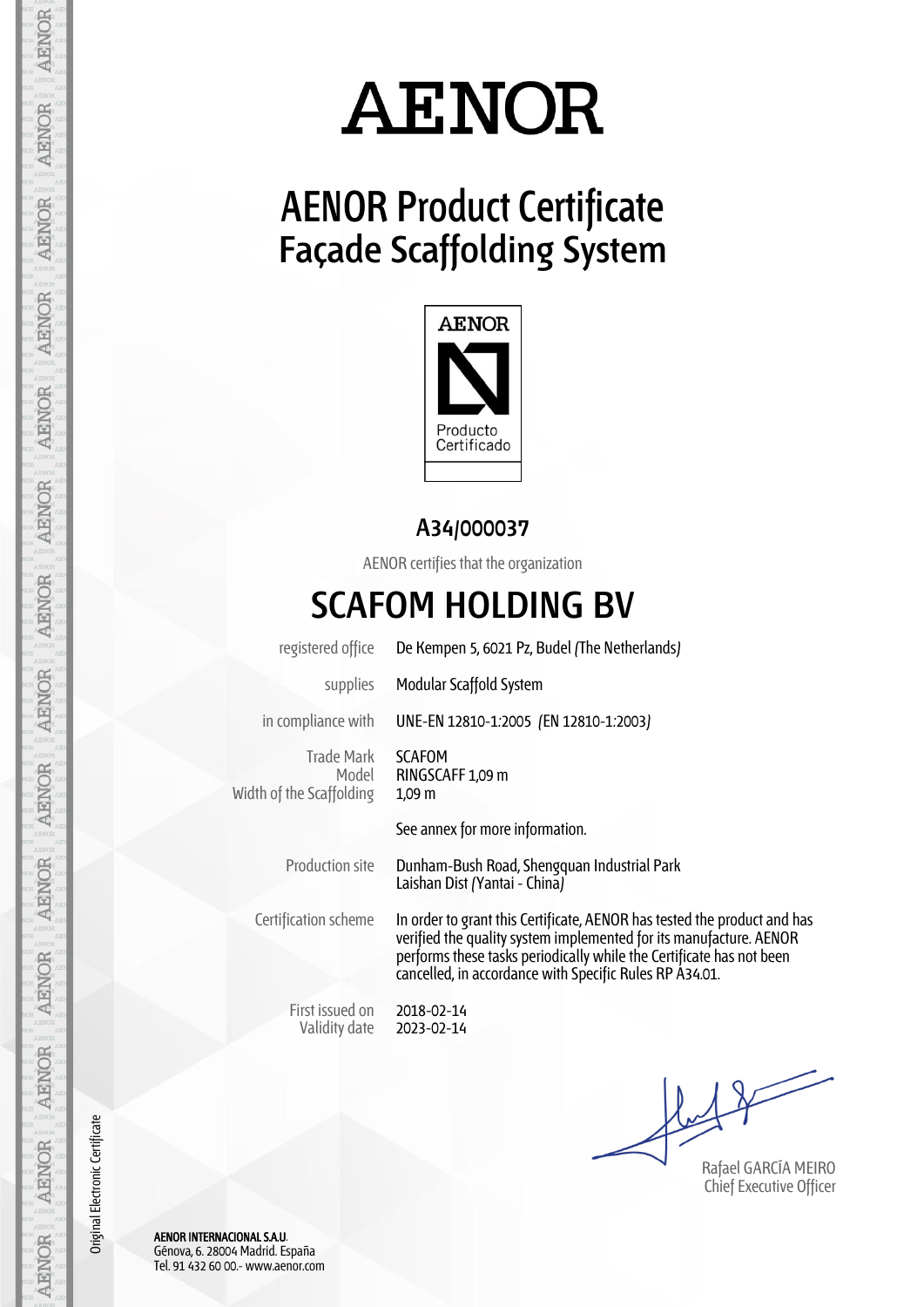### **AENOR Product Certificate Façade Scaffolding System**

**A34/000037**

#### **Annex to Certificate**

**Trade Mark Model Width of the Scaffolding**

SCAFOM RINGSCAFF 1,09 m 1,09 m

|                     | Platform- Class of the platform   Class The class of the model depends on the platforms installed) |
|---------------------|----------------------------------------------------------------------------------------------------|
| E04RS0744 – Class 5 | Class 5                                                                                            |

| <b>Element</b>                        | Reference |
|---------------------------------------|-----------|
| RINGSCAFF BASE JACK L=600 RD 38x8     | E02RS0005 |
| RINGSCAFF BASE JACK L=780 RD 38x8     | E02RS0002 |
| <b>RINGSCAFF BASE COLLAR</b>          | E04RS0002 |
| RINSCAFF STANDARD WITH SPIGOT 0,5M    | E04RS0005 |
| RINSCAFF STANDARD WITH SPIGOT 1,0M    | E04RS0030 |
| RINSCAFF STANDARD WITH SPIGOT 1,5M    | E04RS0055 |
| RINSCAFF STANDARD WITH SPIGOT 2,0M    | E04RS0071 |
| RINSCAFF STANDARD WITH SPIGOT 2,5M    | E04RS0225 |
| RINSCAFF STANDARD WITH SPIGOT 3,0M    | E04RS0096 |
| RINSCAFF STANDARD WITH SPIGOT 4,0M    | E04RS0107 |
| RINSCAFF LEDGER 0,390M                | E04RS0505 |
| RINSCAFF LEDGER 0,732M                | E04RS0011 |
| RINSCAFF LEDGER 1,088M                | E04RS0033 |
| RINSCAFF LEDGER 1,400M                | E04RS0047 |
| RINSCAFF LEDGER 1,572M                | E04RS0058 |
| RINSCAFF LEDGER 2,072M                | E04RS0074 |
| RINSCAFF LEDGER 2,572M                | E04RS0086 |
| RINSCAFF LEDGER 3,072M                | E04RS0099 |
| RINSCAFF VERTICAL BRACE 1,088M x 1,0M | E04RS0328 |
| RINSCAFF VERTICAL BRACE 1,400M x 1,0M | E04RS0329 |
| RINSCAFF VERTICAL BRACE 1,572M x 1,0M | E04RS0330 |

 First issued on Validity date 2018-02-14 2023-02-14

AENOR INTERNACIONAL S.A.U. Génova, 6. 28004 Madrid. España Tel. 91 432 60 00.- www.aenor.com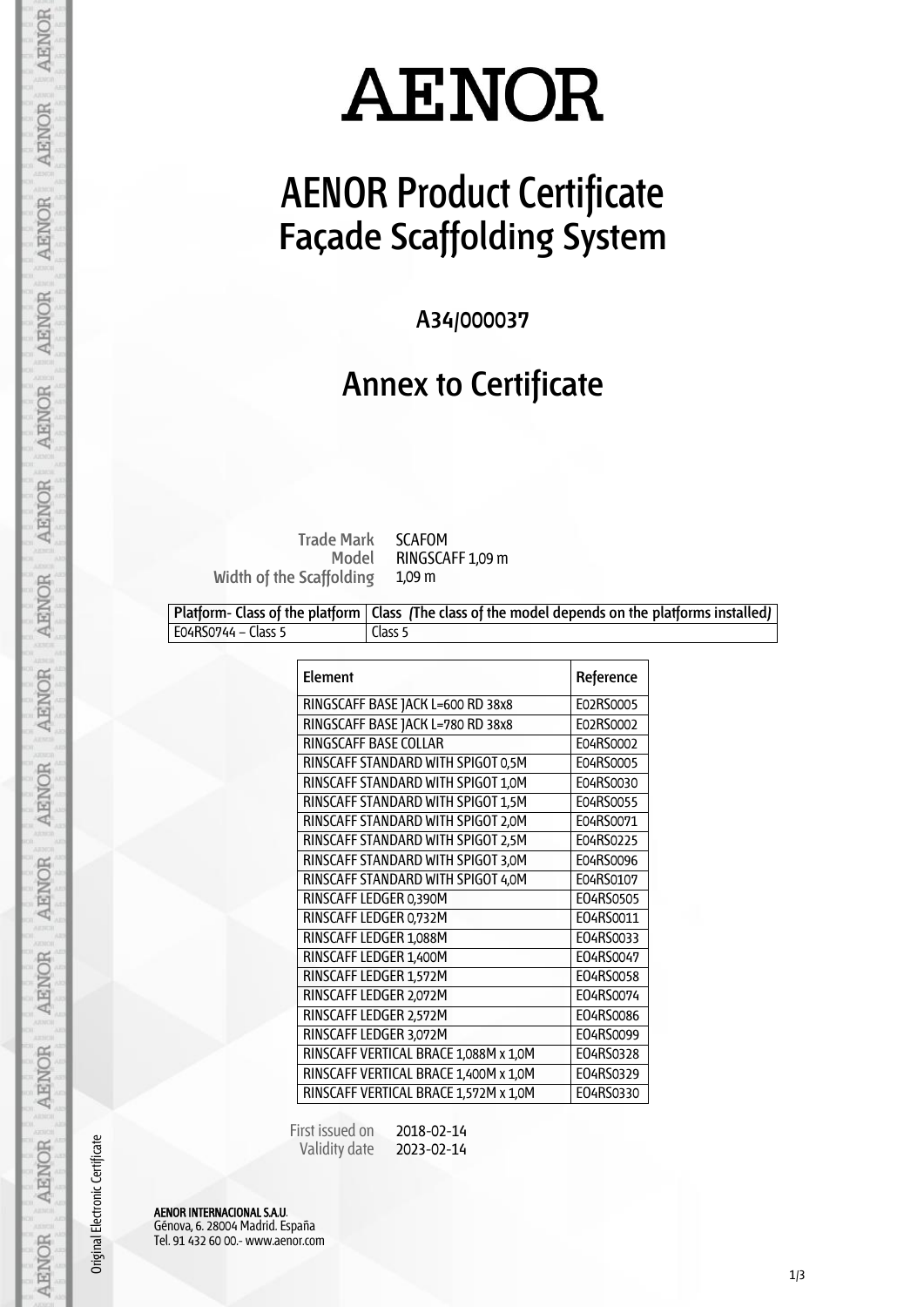## **AENOR Product Certificate Façade Scaffolding System**

**A34/000037**

#### **Annex to Certificate**

| Element                                   | Reference |
|-------------------------------------------|-----------|
| RINSCAFF VERTICAL BRACE 2,072M x 1,0M     | E04RS0331 |
| RINSCAFF VERTICAL BRACE 2,572M x 1,0M     | E04RS0332 |
| RINSCAFF VERTICAL BRACE 3,072M x 1,0M     | E04RS0333 |
| RINSCAFF VERTICAL BRACE 0,732M x 1,5M     | E04RS0319 |
| RINSCAFF VERTICAL BRACE 1,400M x 1,5M     | E04RS0320 |
| RINSCAFF VERTICAL BRACE 1,088M x 1,5M     | E04RS0334 |
| RINSCAFF VERTICAL BRACE 1,572M x 1,5M     | E04RS0335 |
| RINSCAFF VERTICAL BRACE 2,072M x 1,5M     | E04RS0336 |
| RINSCAFF VERTICAL BRACE 2,572M x 1,5M     | E04RS0337 |
| RINSCAFF VERTICAL BRACE 3,072M x 1,5M     | E04RS0338 |
| RINSCAFF VERTICAL BRACE 0,732M x 2,0M     | E04RS0017 |
| RINSCAFF VERTICAL BRACE 1,088M x 2,0M     | E04RS0038 |
| RINSCAFF VERTICAL BRACE 1,400M x 2,0M     | E04RS0051 |
| RINSCAFF VERTICAL BRACE 1,572M x 2,0M     | E04RS0065 |
| RINSCAFF VERTICAL BRACE 2,072M x 2,0M     | E04RS0077 |
| RINSCAFF VERTICAL BRACE 2,572M x 2,0M     | E04RS0092 |
| RINSCAFF VERTICAL BRACE 3,072M x 2,0M     | E04RS0102 |
| RINGSCAFF STEEL PLANK 0,32M x 0,732M TUBE | E04RS0738 |
| RINGSCAFF STEEL PLANK 0,32M x 1,088M TUBE | E04RS0739 |
| RINGSCAFF STEEL PLANK 0,32M x 1,400M TUBE | E04RS0740 |
| RINGSCAFF STEEL PLANK 0,32M x 1,572M TUBE | E04RS0741 |
| RINGSCAFF STEEL PLANK 0,32M x 2,072M TUBE | E04RS0742 |
| RINGSCAFF STEEL PLANK 0,32M x 2,572M TUBE | E04RS0743 |
| RINGSCAFF STEEL PLANK 0,32M x 3,072M TUBE | E04RS0744 |
| RINGSCAFF TOEBOARD 0,732M                 | E04RS0631 |
| RINGSCAFF TOEBOARD 1,088M                 | E04RS0632 |
| RINGSCAFF TOEBOARD 1,400M                 | E04RS0633 |
| RINGSCAFF TOEBOARD 1,572M                 | E04RS0634 |

 First issued on Validity date 2018-02-14 2023-02-14

AENOR INTERNACIONAL S.A.U. Génova, 6. 28004 Madrid. España Tel. 91 432 60 00.- www.aenor.com